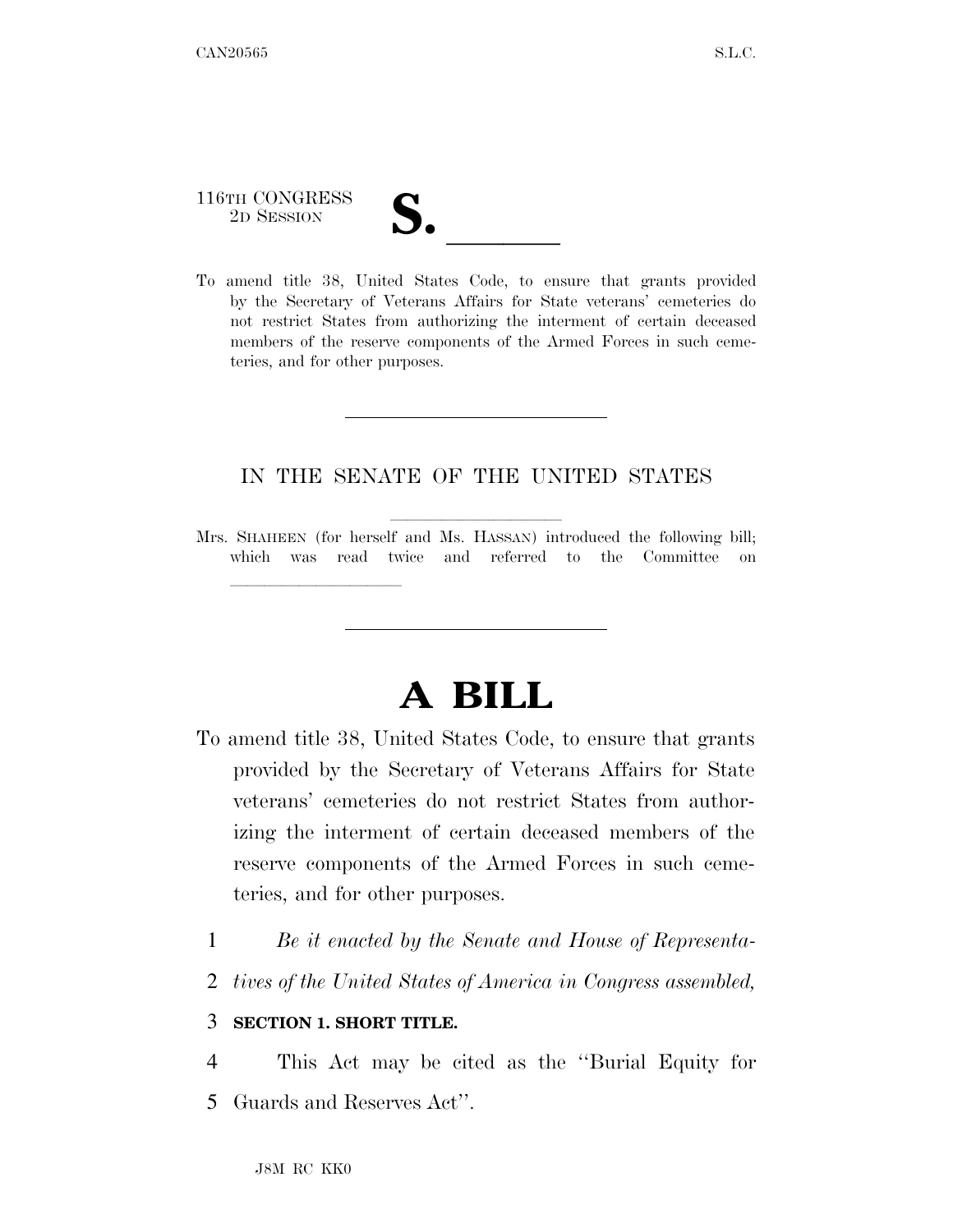| $\mathbf{1}$   | SEC. 2. PROHIBITIONS ON RESTRICTING INTERMENT OF                |
|----------------|-----------------------------------------------------------------|
| $\overline{2}$ | CERTAIN INDIVIDUALS IN CERTAIN STATE                            |
| 3              | <b>VETERANS' CEMETERIES.</b>                                    |
| $\overline{4}$ | Section 2408 of title 38, United States Code, is                |
| 5              | amended-                                                        |
| 6              | $(1)$ in subsection $(e)(2)$ , by striking "The Sec-            |
| 7              | retary may" and inserting "Except as provided in                |
| 8              | subsection (e), the Secretary may";                             |
| 9              | (2) by redesignating subsections (e) and (f) as                 |
| 10             | subsections (g) and (h), respectively; and                      |
| 11             | $(3)$ by inserting after subsection $(d)$ the fol-              |
| 12             | lowing new subsections:                                         |
| 13             | "(e)(1) The Secretary may not establish a condition             |
| 14             | for a grant under this section that restricts the ability of    |
| 15             | a State receiving such a grant to inter in a veterans' ceme-    |
| 16             | tery owned by that State any individual described in para-      |
| 17             | $graph (2) solely by reason of the ineligibility of such indi-$ |
|                | 18 vidual for burial in an open national cemetery under the     |
| 19             | control of the National Cemetery Administration under           |
| 20             | section $2402(a)$ of this title.                                |
| 21             | $\lq(2)$ An individual described in this paragraph is the       |
| 22             | following:                                                      |
| 23             | "(A) Any member of a reserve component of                       |
| 24             | the Armed Forces whose service was terminated                   |
| 25             | under honorable conditions.                                     |